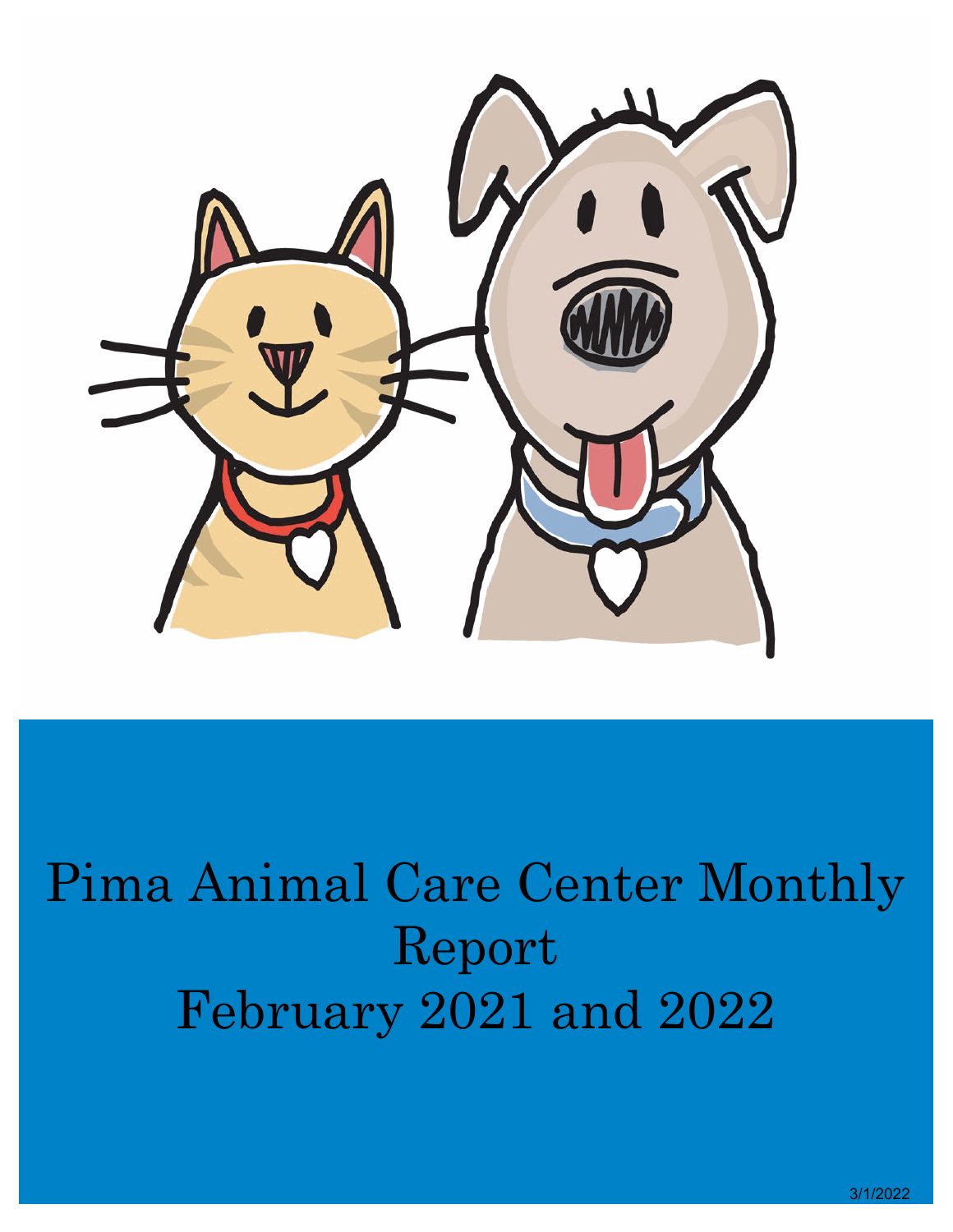# Animal Intakes February 2021 & February 2022

|                                     | 2021           |            |                |              |                |             |                |                |
|-------------------------------------|----------------|------------|----------------|--------------|----------------|-------------|----------------|----------------|
|                                     | <b>CAT</b>     | <b>DOG</b> | <b>OTHERS</b>  | <b>Total</b> | <b>CAT</b>     | <b>DOG</b>  | <b>OTHERS</b>  | <b>Total</b>   |
| <b>Stray</b>                        | 227            | 415        | 11             | 653          | 128            | 459         | $\overline{4}$ | 591            |
| Owner<br><b>Surrender</b>           | 178            | 242        | 6              | 426          | 95             | 245         | 3              | 343            |
| <b>Returned</b>                     | 3              | 24         | $\mathbf 0$    | 27           | 10             | 32          | $\mathbf 0$    | 42             |
| <b>Confiscated</b>                  | 41             | 50         | 6              | 97           | 23             | 65          | 8              | 96             |
| Quarantine                          | $\overline{2}$ | 30         | $\overline{0}$ | 32           | 5              | 41          | $\overline{0}$ | 46             |
| <b>Pub Assist</b>                   | 9              | 9          | $\mathbf 0$    | 18           | $\overline{0}$ | $\mathbf 0$ | $\mathbf 0$    | $\overline{0}$ |
| <b>Total Live</b><br><b>Intakes</b> | 460            | 770        | 23             | 1,253        | 261            | 842         | 15             | 1,118          |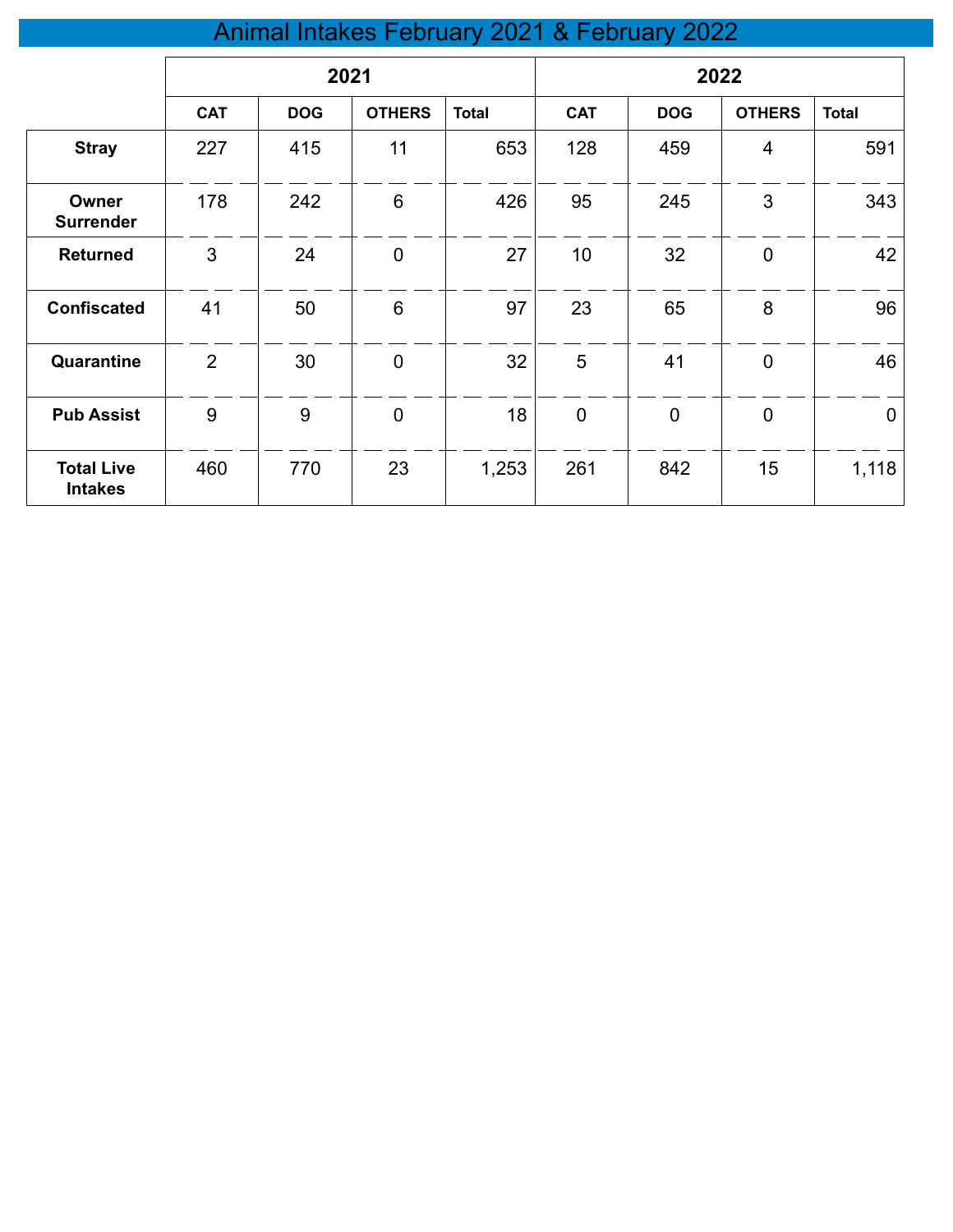|                              |            |                |                |              | -----          |                |                |                |
|------------------------------|------------|----------------|----------------|--------------|----------------|----------------|----------------|----------------|
|                              | 2021       |                |                |              | 2022           |                |                |                |
|                              | <b>CAT</b> | <b>DOG</b>     | <b>OTHERS</b>  | <b>Total</b> | <b>CAT</b>     | <b>DOG</b>     | <b>OTHERS</b>  | <b>Total</b>   |
| <b>Adopted</b>               | 160        | 392            | 13             | 565          | 197            | 441            | 15             | 653            |
| <b>Owner Redemption</b>      | 17         | 155            | $\mathbf 1$    | 173          | 13             | 184            | $\mathbf 0$    | 197            |
| <b>Working Cat Program</b>   | 24         | $\mathbf 0$    | 1              | 25           | $\overline{4}$ | $\mathbf 0$    | $\mathbf 0$    | 4              |
| <b>Transferred to Rescue</b> | 63         | 128            | 9              | 200          | 31             | 95             | 1              | 127            |
| <b>Euthanized</b>            | 20         | 42             | $\overline{0}$ | 62           | 28             | 32             | $\mathbf 0$    | 60             |
| <b>Went Missing</b>          | 3          | $\overline{2}$ | $\overline{0}$ | 5            | 1              | 1              | $\mathbf 0$    | $\overline{2}$ |
| <b>Died</b>                  | 5          | 15             | $\overline{0}$ | 20           | 9              | 5              | $\overline{2}$ | 16             |
| <b>Rtf</b>                   | 166        | $\overline{0}$ | $\mathbf 0$    | 166          | 13             | $\overline{0}$ | $\mathbf 0$    | 13             |
| <b>Total</b>                 | 458        | 734            | 24             | 1,216        | 296            | 758            | 18             | 1,072          |





\*\* Save Rate = Live Intakes - Non-Live Outcomes/Live Intakes \*\* Live Release Rate = Live Outcomes / Total Outcomes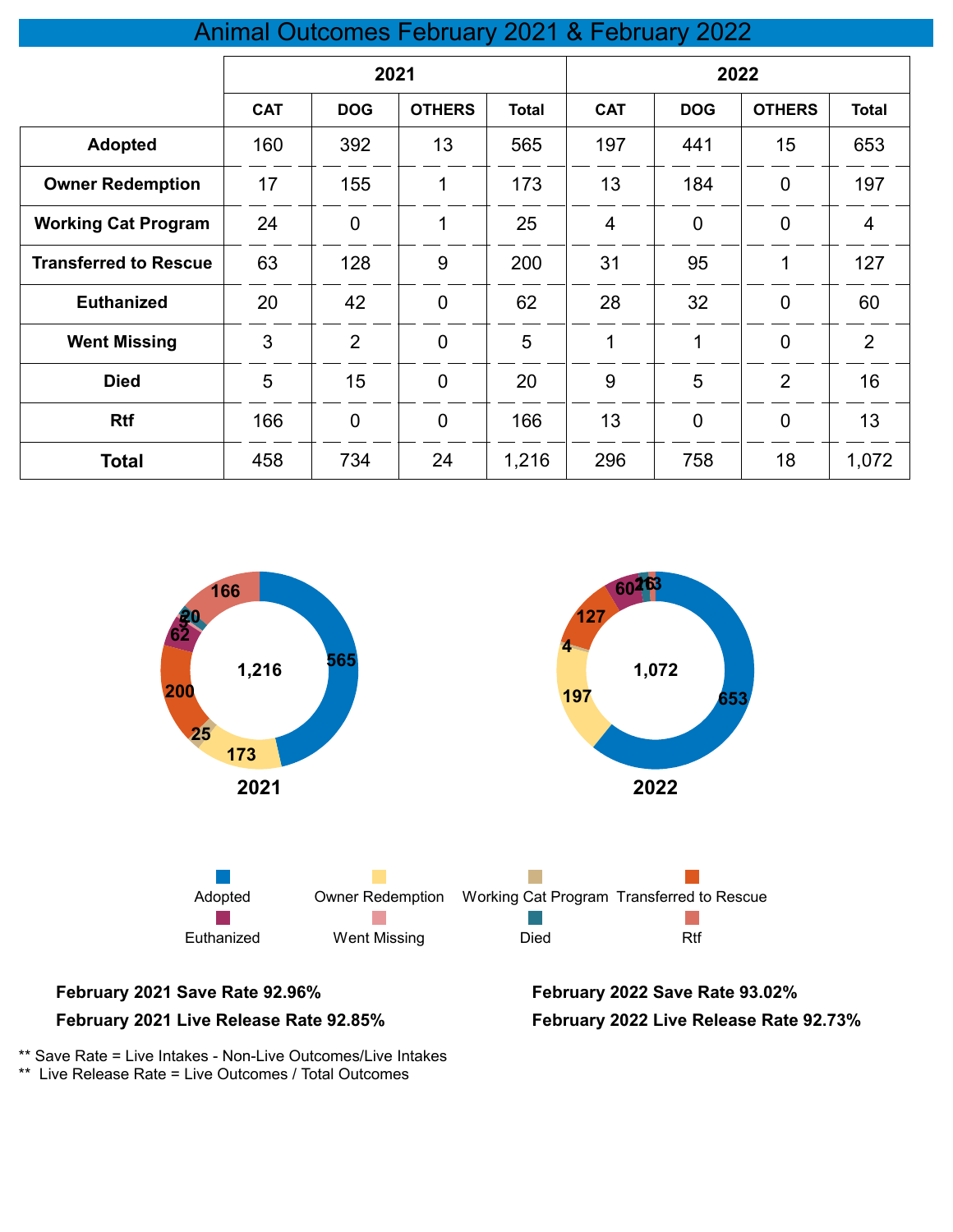# **Adoptions by Day**

|              | <b>CAT</b>     | <b>DOG</b>     | <b>Others</b> | <b>Total</b> |
|--------------|----------------|----------------|---------------|--------------|
| 2/1/2022     | 10             | 7              | 1             | 18           |
| 2/2/2022     | 13             | 23             | 3             | 39           |
| 2/3/2022     | 5              | 18             | 3             | 26           |
| 2/4/2022     | $\overline{7}$ | 20             | 0             | 27           |
| 2/5/2022     | 5              | 14             | 0             | 19           |
| 2/6/2022     | 5              | 19             | 0             | 24           |
| 2/7/2022     | 8              | 24             | 1             | 33           |
| 2/8/2022     | $\overline{2}$ | 12             | 0             | 14           |
| 2/9/2022     | 13             | 10             | 1             | 24           |
| 2/10/2022    | 11             | 17             | 0             | 28           |
| 2/11/2022    | 10             | 12             | 0             | 22           |
| 2/12/2022    | $\overline{2}$ | $\overline{7}$ | 0             | 9            |
| 2/13/2022    | 4              | 18             | 0             | 22           |
| 2/14/2022    | 13             | 17             | 0             | 30           |
| 2/15/2022    | 6              | 16             | 0             | 22           |
| 2/16/2022    | 13             | 21             | 0             | 34           |
| 2/17/2022    | 3              | 14             | 0             | 17           |
| 2/18/2022    | $\overline{7}$ | 15             | 0             | 22           |
| 2/19/2022    | 12             | 17             | 0             | 29           |
| 2/20/2022    | 8              | 10             | 0             | 18           |
| 2/22/2022    | 8              | 22             | 6             | 36           |
| 2/23/2022    | 11             | 18             | 0             | 29           |
| 2/24/2022    | 5              | 21             | 0             | 26           |
| 2/25/2022    | 4              | 22             | 0             | 26           |
| 2/26/2022    | 7              | 12             | 0             | 19           |
| 2/27/2022    | $\overline{2}$ | 10             | 0             | 12           |
| 2/28/2022    | 7              | 25             | 0             | 32           |
| <b>Total</b> | 201            | 441            | 15            | 657          |

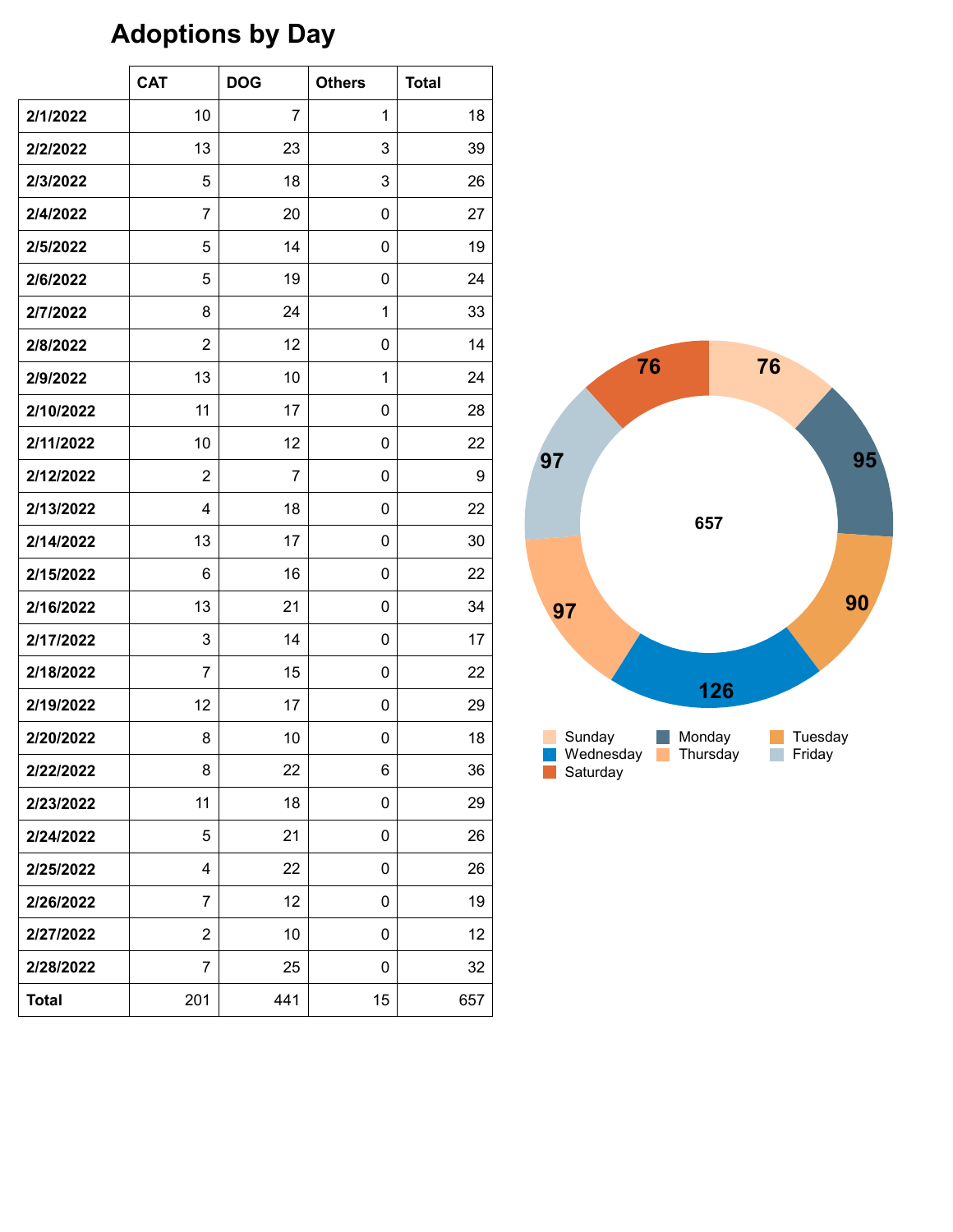## Non-Live Outcomes February 2021 & February 2022

|                |                  |                  | 2021           |                | 2022             |                |                |              |                |
|----------------|------------------|------------------|----------------|----------------|------------------|----------------|----------------|--------------|----------------|
|                |                  | <b>CAT</b>       | <b>DOG</b>     | <b>Total</b>   | <b>BIRD</b>      | <b>CAT</b>     | <b>DOG</b>     | <b>OTHER</b> | <b>Total</b>   |
| <b>DIED</b>    | <b>AT VET</b>    | $\pmb{0}$        | 1              | $\mathbf{1}$   | $\mathbf 0$      | $\mathbf 0$    | $\overline{2}$ | $\mathbf 0$  | $\overline{2}$ |
|                | <b>ENROUTE</b>   | $\boldsymbol{0}$ | 1              | $\mathbf{1}$   | $\mathbf 0$      | $\mathbf 0$    | $\mathbf 0$    | $\mathbf 0$  | $\pmb{0}$      |
|                | <b>IN CARE</b>   | $\mathbf{1}$     | 1              | $\overline{2}$ | $\overline{0}$   | $\mathbf 0$    | $\mathbf 0$    | $\mathbf 0$  | $\pmb{0}$      |
|                | <b>IN FOSTER</b> | 1                | 5              | 6              | $\overline{0}$   | $\overline{2}$ | $\mathbf 0$    | 1            | 3              |
|                | <b>IN KENNEL</b> | $\mathsf 3$      | $\overline{7}$ | 10             | $\mathbf{1}$     | $\overline{7}$ | 3              | $\pmb{0}$    | 11             |
|                | <b>Total</b>     | 5                | 15             | 20             | $\mathbf{1}$     | 9              | 5              | 1            | 16             |
| <b>EUTH</b>    | <b>BEHAVIOR</b>  | $\mathbf 0$      | $\overline{2}$ | $\overline{2}$ | $\mathbf 0$      | $\mathbf 0$    | 4              | $\mathbf 0$  | $\overline{4}$ |
|                | <b>MEDICAL</b>   | 20               | 40             | 60             | $\mathbf 0$      | 28             | 28             | $\pmb{0}$    | 56             |
|                | <b>Total</b>     | 20               | 42             | 62             | $\mathbf 0$      | 28             | 32             | $\mathbf 0$  | 60             |
| <b>MISSING</b> |                  | $\pmb{0}$        | $\mathbf 0$    | $\mathbf 0$    | $\mathbf 0$      | $\mathbf 0$    | 1              | $\mathbf 0$  | $\mathbf{1}$   |
|                | <b>IN FOSTER</b> | $\mathbf{3}$     | 1              | 4              | $\mathbf 0$      | $\mathbf{1}$   | $\mathbf 0$    | $\pmb{0}$    | $\mathbf{1}$   |
|                | <b>STOLEN</b>    | $\pmb{0}$        | 1              | $\mathbf{1}$   | $\mathbf 0$      | $\mathbf 0$    | $\pmb{0}$      | $\pmb{0}$    | $\mathbf 0$    |
|                | <b>Total</b>     | 3                | $\overline{2}$ | 5              | $\boldsymbol{0}$ | $\mathbf{1}$   | 1              | $\pmb{0}$    | $\overline{2}$ |
|                | <b>Total</b>     | 28               | 59             | 87             | $\mathbf 1$      | 38             | 38             | $\mathbf{1}$ | 78             |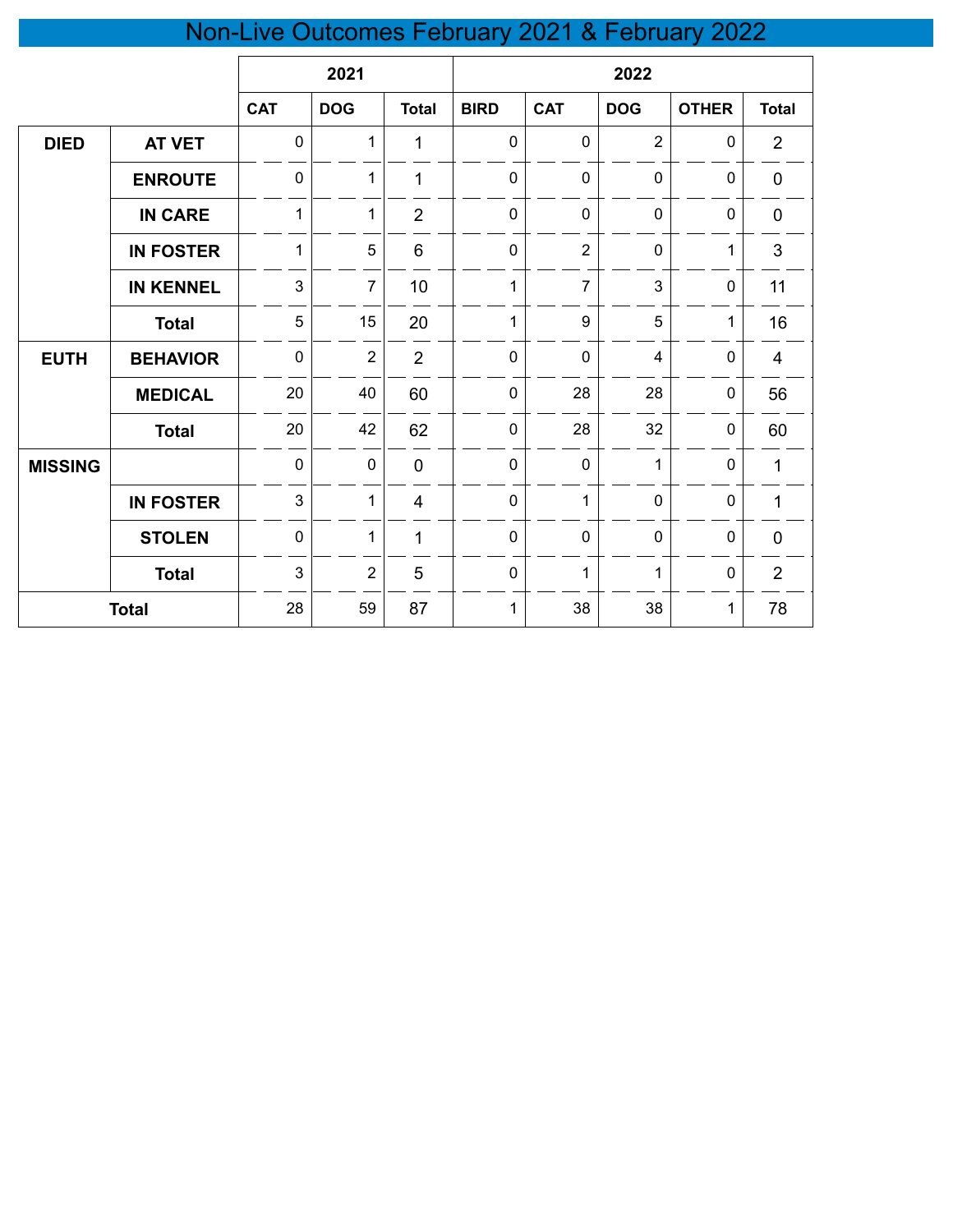|                                    | Animals that went to Foster Care February 2021 & 2022 |                |                |                |                |                |                |              |
|------------------------------------|-------------------------------------------------------|----------------|----------------|----------------|----------------|----------------|----------------|--------------|
|                                    |                                                       | 2021           |                |                | 2022           |                |                |              |
|                                    | <b>CAT</b>                                            | <b>DOG</b>     | <b>OTHERS</b>  | <b>Total</b>   | <b>CAT</b>     | <b>DOG</b>     | <b>OTHERS</b>  | <b>Total</b> |
|                                    | $\Omega$                                              | 1              | $\overline{0}$ | 1              | $\mathbf 0$    | 5              | 1              | 6            |
| <b>Adult Cat</b>                   | 53                                                    | $\overline{0}$ | $\overline{0}$ | 53             | 11             | $\overline{0}$ | $\overline{0}$ | 11           |
| <b>Adult Dog</b>                   | $\mathbf 0$                                           | 37             | $\overline{0}$ | 37             | $\mathbf 0$    | 65             | $\overline{0}$ | 65           |
| <b>Hospice</b>                     | 1                                                     | 1              | $\overline{0}$ | $\overline{2}$ | 6              | $\overline{2}$ | $\overline{0}$ | 8            |
| <b>Medical</b><br><b>Condition</b> | 25                                                    | 41             | 11             | 77             | 29             | 76             | $\mathbf{1}$   | 106          |
| Mom &<br>Litter                    | $\overline{0}$                                        | $\overline{0}$ | $\overline{0}$ | $\overline{0}$ | $\overline{0}$ | 21             | $\overline{0}$ | 21           |
| <b>Neonate</b>                     | $\overline{3}$                                        | $\overline{0}$ | $\mathbf 0$    | $\overline{3}$ | 5              | 3              | $\mathbf 0$    | 8            |
| <b>Safety Net</b>                  | 10 <sup>°</sup>                                       | 15             | $\mathbf 0$    | 25             | $\mathbf 0$    | $\mathbf 0$    | $\mathbf 0$    | $\mathbf 0$  |
| <b>To Adopt</b>                    | 11                                                    | 31             | $\overline{0}$ | 42             | 18             | 40             | $\overline{0}$ | 58           |
| <b>Total</b>                       | 103                                                   | 126            | 11             | 240            | 69             | 212            | $\overline{2}$ | 283          |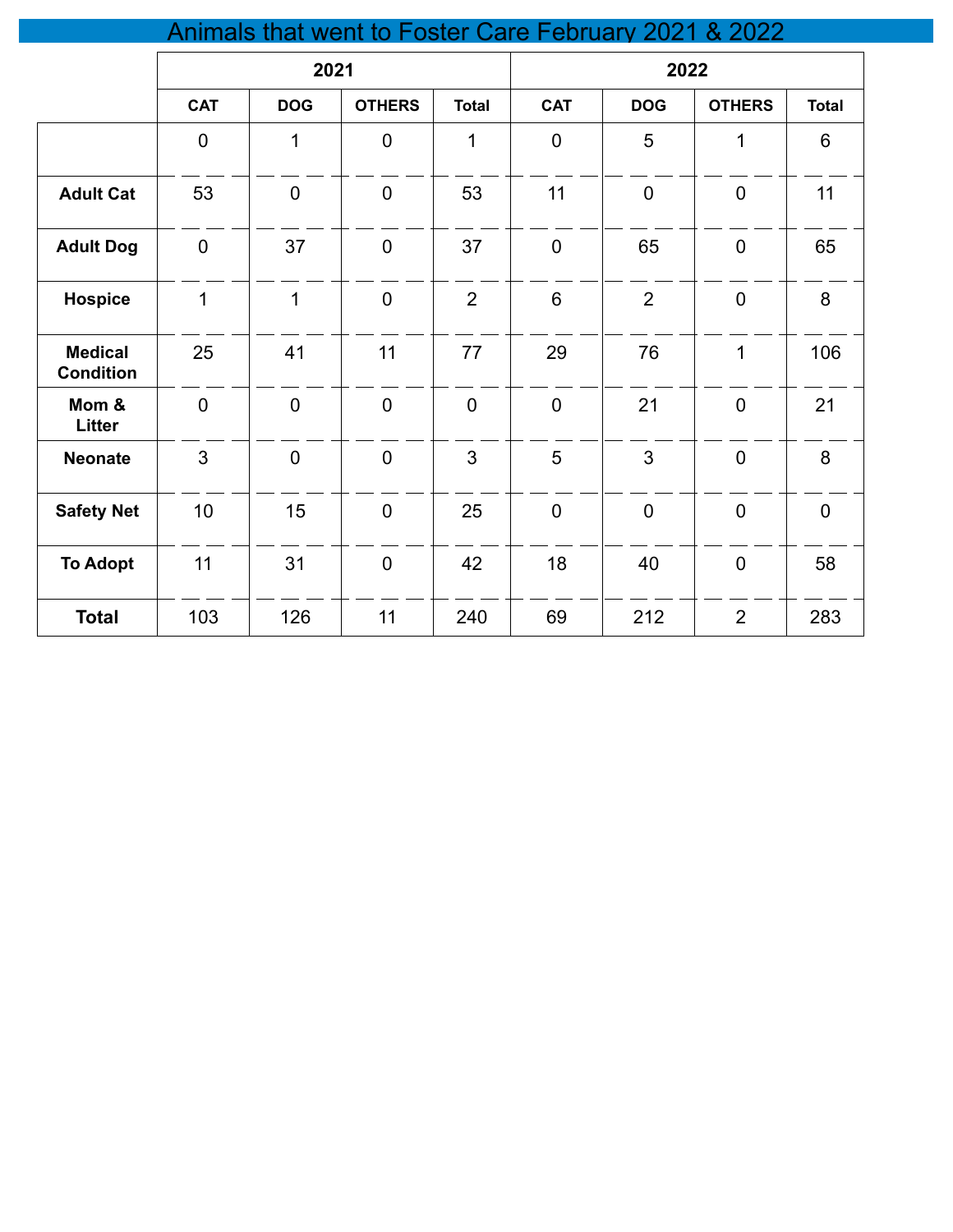## APS February 2021 & 2022

|                                     | 2021           | 2022  |
|-------------------------------------|----------------|-------|
| <b>Abandoned Animal</b>             | 32             | 33    |
| <b>Bite Reports</b>                 | 98             | 96    |
| <b>Cruelty/Neglect</b>              | 96             | 116   |
| <b>Dangerous Dog Investigation</b>  | 6              | 4     |
| <b>DOA Pickups</b>                  | 223            | 266   |
| <b>Follow Ups</b>                   | 7              | 1     |
| <b>Followup</b>                     | 5              | 5     |
| <b>Hoarding Cases</b>               | 4              | 4     |
| Inv                                 | 11             | 15    |
| <b>Law Enforcement Assist</b>       | 104            | 108   |
| <b>Leash Law Violations</b>         | 190            | 206   |
| <b>Noise &amp; Waste Complaints</b> | 132            | 176   |
| <b>Other</b>                        | 1              | 2     |
| <b>Outreach Events</b>              | 3              | 5     |
| Owned                               | 8              | 1     |
| <b>Possbile Rabies Exposure</b>     | 15             | 6     |
| <b>Rescue</b>                       | 1              | 5     |
| <b>Strays</b>                       | 556            | 521   |
| <b>Tie Outs</b>                     | 24             | 27    |
| Tnr                                 | 11             | 0     |
| <b>Transport</b>                    | 17             | 29    |
| <b>Trap</b>                         | $\overline{2}$ | 3     |
| <b>Wild</b>                         | 8              | 3     |
| <b>Total</b>                        | 1,554          | 1,632 |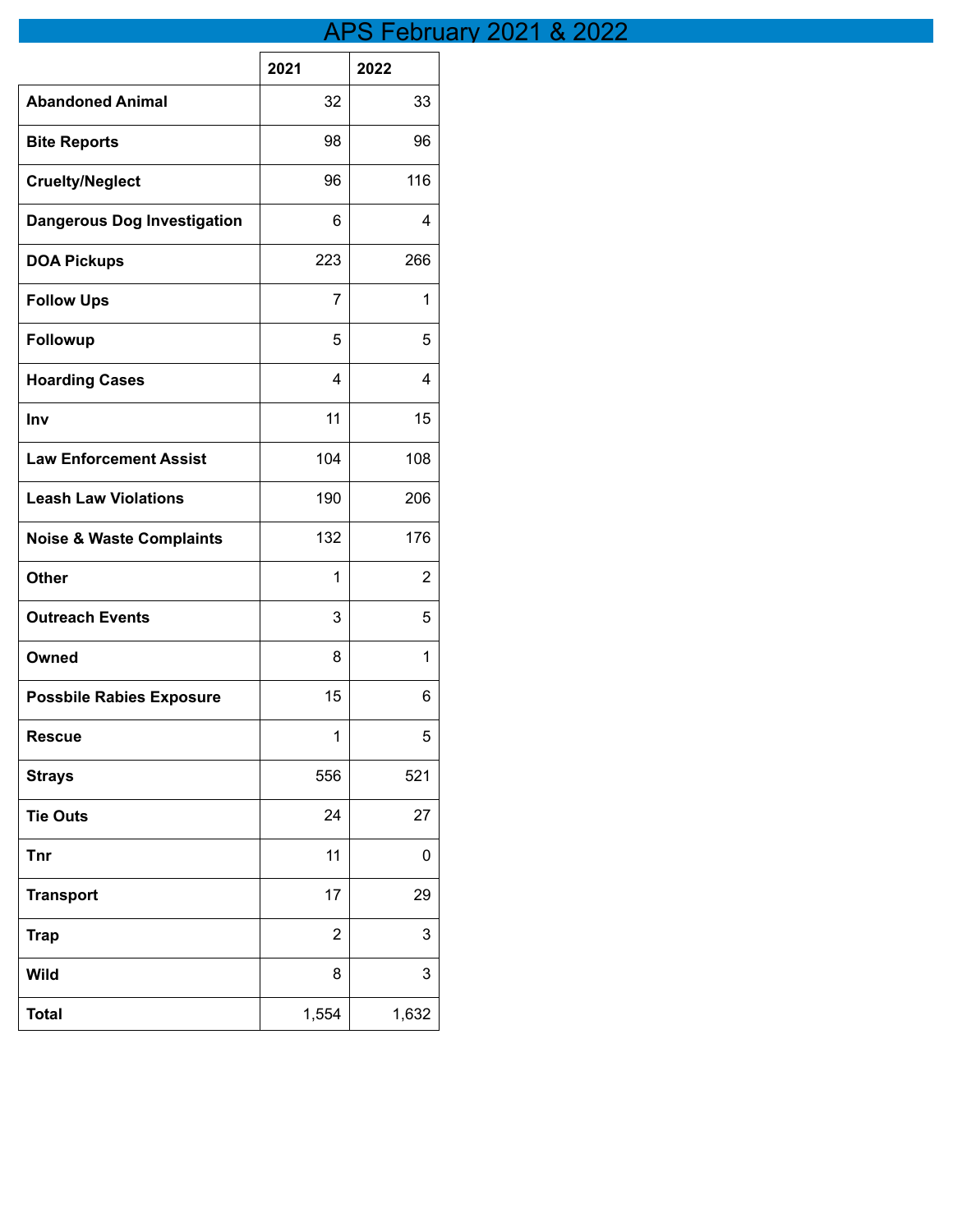|                              | Licensing & Donations February 2021 & 2022 |       |  |  |  |  |
|------------------------------|--------------------------------------------|-------|--|--|--|--|
|                              | 2021                                       | 2022  |  |  |  |  |
| <b>Altered Dog License</b>   | 6,329                                      | 1,651 |  |  |  |  |
| <b>Unaltered Dog License</b> | 348                                        | 86    |  |  |  |  |
| <b>Others</b>                | 1,363                                      | 468   |  |  |  |  |
| Total                        | 8,040                                      | 2,205 |  |  |  |  |

|                              | 2021         | 2022        |
|------------------------------|--------------|-------------|
| <b>Altered Dog License</b>   | \$114,815.00 | \$29,594.00 |
| <b>Unaltered Dog License</b> | \$21,401.00  | \$5,395.00  |
| Total                        | \$136,216.00 | \$34,989.00 |

|                        | 2021        | 2022        |
|------------------------|-------------|-------------|
| <b>DONATION</b>        | \$15.00     | \$0.00      |
| <b>DONATION ADOP</b>   | \$739.00    | \$110.00    |
| <b>DONATION GEN</b>    | \$30,302.46 | \$31,748.82 |
| <b>DONATION GRANTS</b> | $$-160.00$  | $$-100.00$  |
| <b>DONATION OUTR</b>   | \$37.00     | \$200.00    |
| <b>DONATION S/N</b>    | \$1,441.00  | \$300.00    |
| <b>DONATION SAMS</b>   | \$1,604.00  | \$923.00    |
| Total                  | \$33,978.46 | \$33,181.82 |